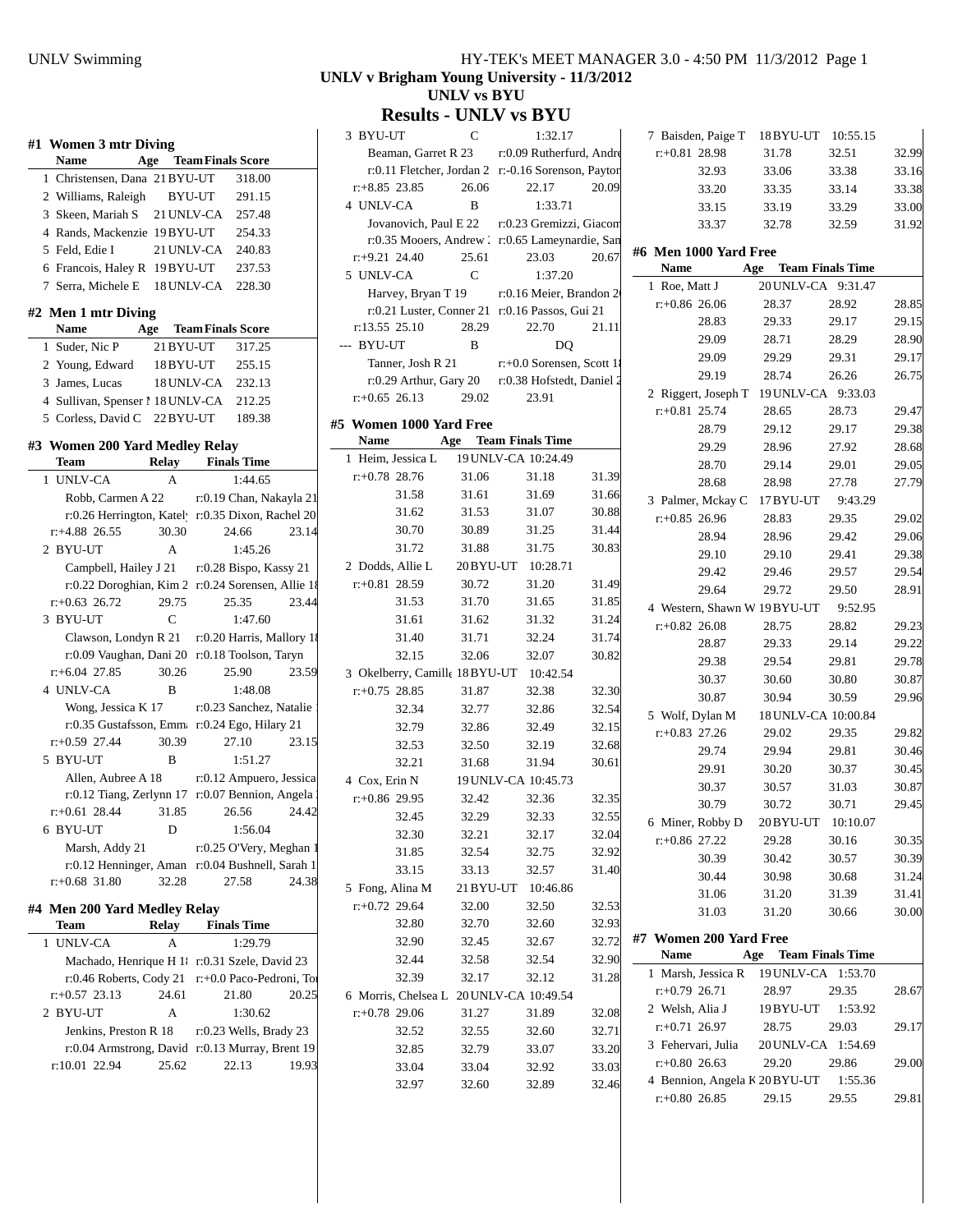| (#7 Women 200 Yard Free)                                     |                             |         |       |
|--------------------------------------------------------------|-----------------------------|---------|-------|
| 5 Grant, Andrea K 19 BYU-UT 1:56.01                          |                             |         |       |
| $r.+0.72$ 26.59                                              | 28.99 29.96                 |         | 30.47 |
| 6 Gavrilova, Lena O 19 UNLV-CA 1:56.14                       |                             |         |       |
| $r+0.85$ 26.50                                               | 29.28 30.14                 |         | 30.22 |
| 7 Bushnell, Sarah 18BYU-UT 1:57.55                           |                             |         |       |
| $r+0.69$ 26.31 29.30 30.27                                   |                             |         | 31.67 |
| #8 Men 200 Yard Free                                         |                             |         |       |
| Name Age Team Finals Time                                    |                             |         |       |
| 1 Gremizzi, Giacom 22 UNLV-CA 1:40.23                        |                             |         |       |
| $r+0.73$ 23.44                                               | 25.08                       | 25.13   | 26.58 |
| 2 Bushnell, Stott H 22 BYU-UT 1:42.11                        |                             |         |       |
| $r+0.81$ 24.05                                               | 25.46 25.97                 |         | 26.63 |
| 3 Beaman, Garret R 23 BYU-UT 1:42.90                         |                             |         |       |
| $r+0.71$ 24.06                                               | 25.54 26.04                 |         | 27.26 |
| 4 Harlan, David E 18 BYU-UT 1:42.96                          |                             |         |       |
| r:+0.78 23.94                                                | 26.14                       | 26.27   | 26.61 |
| 5 Wollkind, Spencer 21 UNLV-CA 1:45.82                       |                             |         |       |
| r:+0.76 24.91                                                | 26.45 26.84                 |         | 27.62 |
| 6 Hofstedt, Daniel H 23 BYU-UT 1:46.37                       |                             |         |       |
| r:+0.79 24.74                                                | 27.15                       | 27.43   | 27.05 |
| 7 Passos, Gui B 21 UNLV-CA 1:46.86                           |                             |         |       |
| $r: +0.79$ 24.31 26.87 27.49                                 |                             |         | 28.19 |
|                                                              |                             |         |       |
|                                                              |                             |         |       |
| #9 Women 100 Yard Back<br><b>Name</b>                        |                             |         |       |
|                                                              | <b>Age</b> Team Finals Time |         |       |
| 1 Robb, Carmen A 22 UNLV-CA 56.32<br>$r+0.68$ 27.61          | 28.71                       |         |       |
|                                                              |                             |         |       |
| 2 Campbell, Hailey J 21 BYU-UT 56.72<br>$r+0.63$ 27.63       |                             |         |       |
| 3 Ozar, Brittany L 22 UNLV-CA 58.29                          | 29.09                       |         |       |
| $r+0.64$ 28.61                                               | 29.68                       |         |       |
|                                                              |                             |         |       |
| 4 Wong, Jessica K 17 UNLV-CA 58.41<br>$r: +0.63$ 28.59 29.82 |                             |         |       |
|                                                              |                             |         |       |
| 5 Marsh, Ciera 19BYU-UT 59.10<br>$r.+0.62$ 28.95 30.15       |                             |         |       |
|                                                              |                             |         |       |
| 6 Allen, Aubree A 18BYU-UT 1:01.02<br>$r+0.63$ 29.58         | 31.44                       |         |       |
| 7 Marsh, Addy                                                | 21 BYU-UT                   | 1:06.53 |       |
| $r+0.76$ 32.42                                               | 34.11                       |         |       |
|                                                              |                             |         |       |
| #10 Men 100 Yard Back                                        |                             |         |       |
| Name                                                         | <b>Age</b> Team Finals Time |         |       |
| 1 Machado, Henriqu 18 UNLV-CA                                |                             | 49.22   |       |
| $r: +0.58$ 24.14<br>2 Jenkins, Preston R 18BYU-UT            | 25.08                       | 49.31   |       |

| 2 Jenkins, Preston R 18BYU-UT   |       | 49.31 |
|---------------------------------|-------|-------|
| $r+0.59$ 24.21                  | 25.10 |       |
| 3 Roberts, Cody G 21 UNLV-CA    |       | 51.11 |
| $r+0.68$ 24.55                  | 26.56 |       |
| 4 Fletcher, Jordan O 23 BYU-UT  |       | 51.32 |
| $r: +0.60$ 24.93 26.39          |       |       |
| 5 Jovanovich, Paul E 22 UNLV-CA |       | 52.54 |
| $r: +0.62$ 25.46 27.08          |       |       |
| 6 Sorensen, Scott K 18 BYU-UT   |       | 55.53 |
| $r+0.71$ 26.88                  | 28.65 |       |
|                                 |       |       |

#### UNLV Swimming HY-TEK's MEET MANAGER 3.0 - 4:50 PM 11/3/2012 Page 2 **UNLV v Brigham Young University - 11/3/2012 UNLV vs BYU**

**Results - UNLV vs BYU**

|                           |                        | 7 Tanner, Josh R 21 BYU-UT 56.50               |         |       |
|---------------------------|------------------------|------------------------------------------------|---------|-------|
|                           | $r+0.66$ 26.90 29.60   |                                                |         |       |
| #11 Women 100 Yard Breast |                        | Name Age Team Finals Time                      |         |       |
|                           |                        | 1 Bispo, Kassy E 21 BYU-UT 1:04.89             |         |       |
| $r: +0.77$ 31.29          |                        | 33.60                                          |         |       |
|                           |                        | 2 Clawson, Londyn 1 21 BYU-UT 1:05.37          |         |       |
| $r+0.80$ 31.11            |                        | 34.26                                          |         |       |
|                           |                        | 3 Harris, Mallory R 18 BYU-UT 1:06.24          |         |       |
| $r+0.80$ 31.47            |                        | 34.77                                          |         |       |
|                           |                        | 4 Chan, Nakayla W 21 UNLV-CA 1:07.26           |         |       |
| $r+0.82$ 31.75            |                        | 35.51                                          |         |       |
|                           |                        | 5 Sanchez, Natalie C 19 UNLV-CA 1:08.45        |         |       |
| $r+0.77$ 32.18            |                        | 36.27                                          |         |       |
|                           |                        | 6 O'Very, Meghan 19 BYU-UT 1:10.21             |         |       |
|                           | $r+0.77$ 33.00         | 37.21                                          |         |       |
|                           |                        | 7 Guerrero, Amanda 19 UNLV-CA 1:15.07          |         |       |
|                           | $r: +0.82$ 35.20 39.87 |                                                |         |       |
|                           |                        |                                                |         |       |
| #12 Men 100 Yard Breast   |                        |                                                |         |       |
| <b>Name</b>               |                        | <b>Age</b> Team Finals Time                    |         |       |
|                           |                        | 1 Szele, David 23 UNLV-CA 56.04                |         |       |
| $r+0.81$ 26.35            |                        | 29.69                                          |         |       |
|                           |                        | 2 Wells, Brady S 23 BYU-UT 57.59               |         |       |
|                           | $r: +0.69$             |                                                |         |       |
|                           |                        | 3 Rutherfurd, Andre <sup>23</sup> BYU-UT 58.30 |         |       |
| $r+0.67$ 27.28            |                        | 31.02                                          |         |       |
|                           |                        | 4 Palmer, Hayden C 21 BYU-UT 59.52             |         |       |
|                           | $r: +0.83$ 27.97 31.55 |                                                |         |       |
|                           |                        | 5 Meier, Brandon E 20 UNLV-CA 1:02.98          |         |       |
|                           | $r: +0.76$ 29.15 33.83 |                                                |         |       |
| #13 Women 200 Yard Fly    |                        |                                                |         |       |
|                           |                        | Name Age Team Finals Time                      |         |       |
|                           |                        | 1 Doroghian, Kim D 20 BYU-UT 2:04.46           |         |       |
|                           |                        | 2 Ampuero, Jessica 19 BYU-UT 2:07.75           |         |       |
| $r+0.76$ 29.38            |                        | 32.01                                          | 32.81   | 33.55 |
|                           |                        | 3 Heim, Jessica L 19 UNLV-CA 2:09.68           |         |       |
| $r+0.79$ 29.86            |                        | 32.67 33.01                                    |         | 34.14 |
|                           |                        | 4 Gustafsson, Emma 21 UNLV-CA 2:12.55          |         |       |
|                           |                        | $r+0.86$ 29.58 33.40 34.60                     |         | 34.97 |
|                           |                        | 5 Tiang, Zerlynn 17 BYU-UT 2:12.58             |         |       |
| $r+0.76$ 30.48            |                        | 33.46                                          | 34.44   | 34.20 |
|                           |                        | 6 Morris, Chelsea L 20 UNLV-CA 2:14.01         |         |       |
| $r: +0.77$ 30.75          |                        | 34.28                                          | 35.11   | 33.87 |
|                           |                        | 7 Henninger, Amand 22 BYU-UT 2:15.31           |         |       |
|                           |                        | $r: +0.77$ 30.06 34.49                         | 34.85   | 35.91 |
|                           |                        |                                                |         |       |
| #14 Men 200 Yard Fly      |                        |                                                |         |       |
|                           |                        | Name Age Team Finals Time                      |         |       |
| 1 Batka, Balint           |                        | 21 UNLV-CA 1:49.16                             |         |       |
|                           |                        | $r: +0.82$ 24.94 27.43 28.68                   |         | 28.11 |
|                           |                        | 2 Armstrong, David 19 BYU-UT 1:53.86           |         |       |
|                           |                        |                                                | 1:00.27 |       |
|                           |                        | 3 Wolf, Dylan M 18 UNLV-CA 1:55.52             |         |       |
| $r+0.82$ 26.89            |                        | 29.71 30.21                                    |         | 28.71 |

|   | 4 Mooers, Andrew R 21 UNLV-CA 1:55.79                |                              |        |       |
|---|------------------------------------------------------|------------------------------|--------|-------|
|   | $r+0.74$ 25.82                                       | 29.77                        | 30.30  | 29.90 |
|   | 5 Arthur, Gary P 20 BYU-UT 1:57.16                   |                              |        |       |
|   | $r+0.80$ 26.07                                       | 29.99                        | 30.81  | 30.29 |
|   | #15 Women 50 Yard Free<br>Name                       | Age Team Finals Time         |        |       |
|   | 1 Ego, Hilary K                                      | 21 UNLV-CA                   | 23.57  |       |
|   | $r+0.74$                                             |                              |        |       |
|   | 2 Dixon, Rachel A 20 UNLV-CA<br>$r: +0.73$           |                              | 23.93  |       |
|   | 3 Fehervari, Julia 20 UNLV-CA<br>$r+0.78$            |                              | 24.00  |       |
|   | 4 Sorensen, Allie N 18BYU-UT                         |                              | 24.04  |       |
|   | 5 Toolson, Taryn BYU-UT<br>$r: +0.70$                |                              | 24.33  |       |
|   | 6 Herrington, Kately 20 UNLV-CA 24.78<br>$r: +0.80$  |                              |        |       |
|   | 7 Bennion, Natalie R 18 BYU-UT<br>$r: +0.75$         |                              | 25.04  |       |
|   | 8 Grant, Andrea K 19BYU-UT 25.16<br>$r: +0.72$       |                              |        |       |
|   |                                                      |                              |        |       |
|   | #16  Men 50 Yard Free                                |                              |        |       |
|   | Name Age Team Finals Time                            |                              |        |       |
|   | 1 Murray, Brent E 19 BYU-UT<br>$r+0.66$              |                              | 20.95  |       |
|   | 2 Sorenson, Payton 1 18 BYU-UT 21.07                 |                              |        |       |
|   | 3 Virva, Dillon R 18 UNLV-CA<br>$r: +0.73$           |                              | 21.08  |       |
|   | 4 Fletcher, Jordan O 23 BYU-UT<br>$r+0.68$           |                              | 21.09  |       |
|   | 5 Lameynardie, Sam 19 UNLV-CA<br>$r+0.69$            |                              | 21.26  |       |
|   | 6 Paco-Pedroni, Torr 17 UNLV-CA<br>$r: +0.67$        |                              | 21.28  |       |
|   | 7 Luster, Conner T 21 UNLV-CA<br>$r+0.74$            |                              | 21.43  |       |
|   | 8 Hofstedt, Daniel H 23 BYU-UT<br>$r: +0.77$         |                              | 22.10  |       |
|   | --- Jovanovich, Paul E 22 UNLV-CA X21.26<br>$r+0.67$ |                              |        |       |
|   | --- Passos, Gui B<br>$r: +0.73$                      | 21 UNLV-CA X21.62            |        |       |
|   | --- Harvey, Bryan T 19 UNLV-CA X22.68<br>$r: +0.77$  |                              |        |       |
|   |                                                      |                              |        |       |
|   | #17 Women 1 mtr Diving                               |                              |        |       |
|   | Name                                                 | <b>Age</b> Team Finals Score |        |       |
| 1 | Skeen, Mariah S                                      | 21 UNLV-CA                   | 284.18 |       |
|   | 2 Christensen, Dana 21 BYU-UT                        |                              | 265.58 |       |
|   | 3 Williams, Raleigh                                  | BYU-UT                       | 241.95 |       |
|   | 4 Serra, Michele E 18 UNLV-CA 224.70                 |                              |        |       |
|   | 5 Francois, Haley R 19 BYU-UT                        |                              | 224.33 |       |

6 221.85 Rands, Mackenzie 19BYU-UT 7 Feld, Edie I 21 UNLV-CA 214.50 8 Schmidt, Madeline 19 UNLV-CA 212.55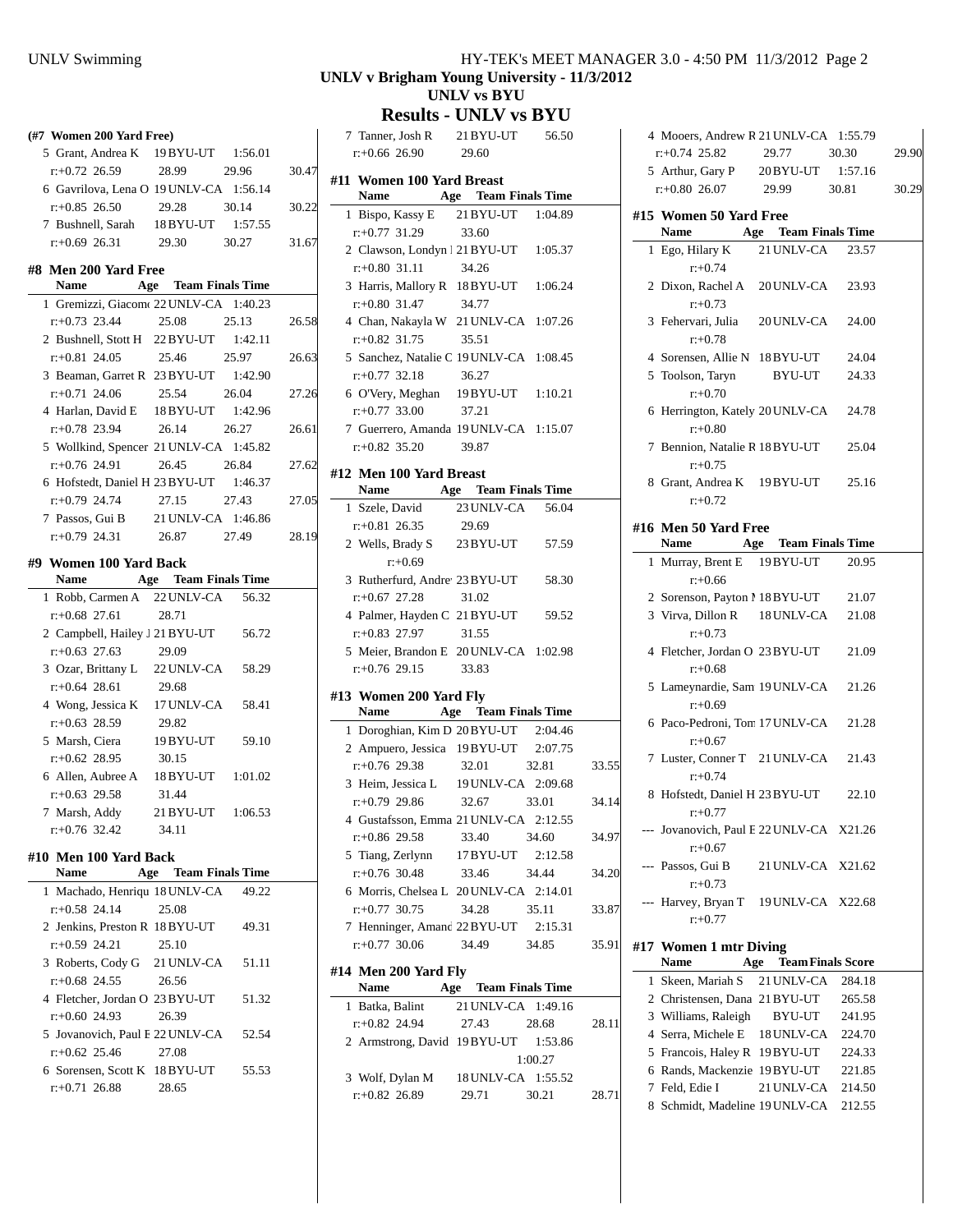|   | #18 Men 3 mtr Diving                                  |                             |        |
|---|-------------------------------------------------------|-----------------------------|--------|
|   | Name Age Team Finals Score                            | 21 BYU-UT 297.38            |        |
|   | 1 Suder, Nic P<br>2 Corless, David C 22 BYU-UT        |                             |        |
|   |                                                       |                             | 287.25 |
|   | 3 Young, Edward 18BYU-UT 275.63                       |                             |        |
|   | 4 James, Lucas                                        | 18 UNLV-CA 250.20           |        |
|   | 5 Sullivan, Spenser 1 18 UNLV-CA 187.95               |                             |        |
|   | #19  Women 100 Yard Free<br>Name Age Team Finals Time |                             |        |
| 1 | Dixon, Rachel A 20 UNLV-CA 52.18                      |                             |        |
|   | $r: +0.71$ 25.35                                      | 26.83                       |        |
|   | 2 Fehervari, Julia 20 UNLV-CA                         |                             | 52.67  |
|   | $r: +0.79$ 25.65                                      | 27.02                       |        |
|   | 3 Ego, Hilary K 21 UNLV-CA                            |                             | 52.96  |
|   | $r.+0.78$ 26.00 26.96                                 |                             |        |
|   | 4 Sorensen, Allie N 18BYU-UT                          |                             | 53.01  |
|   | $r+0.62$ 26.24                                        | 26.77                       |        |
|   |                                                       |                             | 53.17  |
|   | 5 Bennion, Angela K 20 BYU-UT                         |                             |        |
|   | $r+0.77$ 25.69                                        | 27.48                       |        |
|   | 6 Gavrilova, Lena O 19 UNLV-CA                        |                             | 53.42  |
|   | $r.+0.82$ 25.69                                       | 27.73                       |        |
|   | 7 Toolson, Taryn                                      | BYU-UT                      | 53.85  |
|   | $r: +0.71$ 25.68                                      | 28.17                       |        |
|   | 8 Grant, Andrea K 19BYU-UT                            |                             | 54.13  |
|   | $r+0.71$ 26.00                                        | 28.13                       |        |
|   | #20  Men 100 Yard Free<br>Name Age Team Finals Time   |                             |        |
|   | 1 Lameynardie, Sam 19 UNLV-CA 45.64                   |                             |        |
|   | $r+0.71$ 21.76                                        | 23.88                       |        |
|   | 2 Murray, Brent E 19BYU-UT                            |                             | 46.09  |
|   | $r+0.68$ 22.48                                        | 23.61                       |        |
|   | 3 Beaman, Garret R 23 BYU-UT                          |                             | 46.30  |
|   | $r: +0.66$ 22.25                                      | 24.05                       |        |
|   | 4 Paco-Pedroni, Ton 17 UNLV-CA                        |                             | 46.82  |
|   | $r+0.68$ 22.76                                        | 24.06                       |        |
|   | 5 Sorenson, Payton 1 18 BYU-UT                        |                             | 46.95  |
|   | $r: +0.83$ 22.60                                      | 24.35                       |        |
|   | 6 Virva, Dillon R 18 UNLV-CA                          |                             | 47.06  |
|   | $r: +0.75$ 22.81                                      | 24.25                       |        |
|   | 7 Luster, Conner T 21 UNLV-CA                         |                             | 47.23  |
|   | $r: +0.73$ 22.86                                      | 24.37                       |        |
|   | 8 Hofstedt, Daniel H 23 BYU-UT                        |                             | 49.39  |
|   |                                                       |                             |        |
|   | $r: +0.75$ 23.71                                      | 25.68                       |        |
|   | #21 Women 200 Yard Back                               |                             |        |
|   | <b>Name</b>                                           | <b>Age</b> Team Finals Time |        |
|   | 1 Campbell, Hailey J 21 BYU-UT 2:03.29                |                             |        |
|   |                                                       |                             |        |

| 1 Campbell, Hailey J 21 BY U-UT $2:03.29$ |       |                    |       |
|-------------------------------------------|-------|--------------------|-------|
| $r: +0.63$ 29.07                          | 31.71 | 32.11              | 30.40 |
| 2 Wong, Jessica K 17 UNLV-CA 2:03.87      |       |                    |       |
| $r+0.66$ 28.87                            | 31.47 | 32.05              | 31.48 |
| 3 Ozar, Brittany L                        |       | 22 UNLV-CA 2:05.29 |       |
| $r+0.66$ 29.60                            | 31.87 | 32.49              | 31.33 |
| 4 Marsh, Ciera                            |       | 19 BYU-UT 2:08.25  |       |
| $r: +0.59$ 30.58                          | 32.73 | 32.82              | 32.12 |

#### UNLV Swimming HY-TEK's MEET MANAGER 3.0 - 4:50 PM 11/3/2012 Page 3 **UNLV v Brigham Young University - 11/3/2012 UNLV vs BYU**

**Results - UNLV vs BYU**

| 5 Marsh, Addy 21 BYU-UT 2:12.09                         |                             |         |       |
|---------------------------------------------------------|-----------------------------|---------|-------|
| $r+0.69$ 31.08 33.09 34.15                              |                             |         | 33.77 |
| 6 Allen, Aubree A 18 BYU-UT 2:13.32                     |                             |         |       |
| $r: +0.65$ 31.24 33.54 34.64                            |                             |         | 33.90 |
| #22 Men 200 Yard Back                                   |                             |         |       |
| Name Age Team Finals Time                               |                             |         |       |
| 1 Jenkins, Preston R 18 BYU-UT 1:48.14                  |                             |         |       |
|                                                         | 27.53 27.14                 |         |       |
| $r+0.60$ 25.64                                          |                             |         | 27.83 |
| 2 Gremizzi, Giacom 22 UNLV-CA 1:52.02                   |                             | 28.41   |       |
| $r+0.69$ 27.42                                          | 28.59                       |         | 27.60 |
| 3 Western, Shawn W 19 BYU-UT 1:53.68                    |                             |         |       |
| $r+0.66$ 26.74                                          | 28.58 29.06                 |         | 29.30 |
| 4 Machado, Henriqu 18 UNLV-CA 1:53.82                   |                             |         |       |
| $r+0.62$ 26.16                                          | 28.38                       | 29.02   | 30.26 |
| 5 Sorensen, Scott K 18 BYU-UT 1:58.93                   |                             |         |       |
| r:+0.71 27.95                                           | 30.03                       | 30.51   | 30.44 |
| 6 Tanner, Josh R 21 BYU-UT 2:01.79                      |                             |         |       |
| $r: +0.66$ 28.32                                        | 30.03 31.76                 |         | 31.68 |
| #23 Women 200 Yard Breast                               |                             |         |       |
| Name Age Team Finals Time                               |                             |         |       |
| 1 Clawson, Londyn 1 21 BYU-UT 2:21.93                   |                             |         |       |
| $r+0.84$ 33.14 35.89 36.23                              |                             |         | 36.67 |
| 2 Bispo, Kassy E 21 BYU-UT 2:24.76                      |                             |         |       |
| $r+0.76$ 34.14                                          | 37.95 36.35                 |         | 36.32 |
| 3 Harris, Mallory R 18 BYU-UT 2:25.57                   |                             |         |       |
| $r+0.81$ 33.31                                          | 37.36                       | 36.95   | 37.95 |
| 4 Chan, Nakayla W 21 UNLV-CA 2:27.19                    |                             |         |       |
| $r+0.85$ 33.66                                          | 37.41 38.01                 |         | 38.11 |
| 5 O'Very, Meghan 19 BYU-UT 2:28.83                      |                             |         |       |
| $r: +0.74$ 33.24 37.71 38.45                            |                             |         | 39.43 |
| 6 Sanchez, Natalie C 19 UNLV-CA 2:33.40                 |                             |         |       |
|                                                         |                             |         |       |
| $r+0.78$ 34.32<br>7 Guerrero, Amanda 19 UNLV-CA 2:39.88 | 38.95 40.21                 |         | 39.92 |
|                                                         |                             |         |       |
| $r+0.83$ 36.08 40.34 41.38                              |                             |         | 42.08 |
| #24 Men 200 Yard Breast                                 |                             |         |       |
| Name Age Team Finals Time                               |                             |         |       |
| 1 Szele, David                                          | 23 UNLV-CA 2:04.07          |         |       |
| $r.+0.83$ 28.21 32.26 32.12                             |                             |         | 31.48 |
| 2 Palmer, Hayden C 21 BYU-UT 2:04.94                    |                             |         |       |
| $r+0.80$ 28.05                                          | 31.55                       | 32.15   | 33.19 |
| 3 Rutherfurd, Andre <sup>1</sup> 23 BYU-UT              |                             | 2:08.04 |       |
| $r+0.68$ 28.73                                          | 32.32                       | 32.98   | 34.01 |
| 4 Wells, Brady S 23 BYU-UT 2:10.24                      |                             |         |       |
| $r+0.70$ 29.12                                          | 33.05                       | 32.81   | 35.26 |
| 5 Meier, Brandon E 20 UNLV-CA 2:19.25                   |                             |         |       |
| $r: +0.76$ 30.91                                        | 35.71                       | 36.66   | 35.97 |
|                                                         |                             |         |       |
| #25 Women 500 Yard Free                                 |                             |         |       |
| Name                                                    | <b>Age</b> Team Finals Time |         |       |
| 1 Heim, Jessica L 19 UNLV-CA 5:00.75                    |                             |         |       |
| $r+0.78$ 28.42                                          | 29.96                       | 30.00   | 30.03 |
| 30.34                                                   | 30.49                       | 30.74   | 30.37 |
| 30.56                                                   | 29.84                       |         |       |
|                                                         |                             |         |       |

|                 |                       | 2 Dodds, Allie L 20BYU-UT 5:02.96                                   |       |                                                                      |
|-----------------|-----------------------|---------------------------------------------------------------------|-------|----------------------------------------------------------------------|
| $r+0.80$ 28.16  |                       | 30.45                                                               | 30.67 | 30.74                                                                |
|                 | 30.65                 | 30.46                                                               | 30.50 | 30.77                                                                |
|                 | 30.61                 | 29.95                                                               |       |                                                                      |
|                 |                       | 3 Marsh, Jessica R 19 UNLV-CA 5:04.22                               |       |                                                                      |
| $r+0.76$ 28.47  |                       | 30.96                                                               | 30.73 | 31.02                                                                |
|                 |                       | 31.16 30.96 30.93                                                   |       | 30.45                                                                |
|                 | 30.10 29.44           |                                                                     |       |                                                                      |
|                 |                       | 4 Welsh, Alia J 19BYU-UT 5:11.19                                    |       |                                                                      |
| $r+0.70$ 28.19  |                       | 30.38                                                               | 30.39 | 30.97                                                                |
|                 | 31.29                 | 31.62                                                               | 31.80 | 32.61                                                                |
|                 | 32.27                 | 31.67                                                               |       |                                                                      |
|                 |                       | 5 Okelberry, Camille 18BYU-UT 5:12.63<br>$r+0.80.28.39$ 31.36 32.30 |       |                                                                      |
|                 |                       |                                                                     |       | 32.45                                                                |
|                 | 32.27                 | 31.60                                                               | 31.71 | 31.35                                                                |
|                 | 31.24 29.96           |                                                                     |       |                                                                      |
|                 |                       | 6 Cox, Erin N 19 UNLV-CA 5:16.64                                    |       |                                                                      |
|                 |                       | $r.+0.88$ 29.39 32.34 32.28                                         |       | 32.03                                                                |
|                 |                       | 31.67 31.65 31.71                                                   |       | 32.05                                                                |
|                 | 32.06 31.46           |                                                                     |       |                                                                      |
|                 |                       | 7 Fong, Alina M 21 BYU-UT 5:18.34                                   |       |                                                                      |
| $r+0.76$ 29.11  |                       | 31.98 32.65                                                         |       | 32.56                                                                |
|                 | 32.47                 | 32.13                                                               | 32.14 | 32.13                                                                |
|                 | 31.81                 | 31.36                                                               |       |                                                                      |
|                 |                       | 8 Morris, Chelsea L 20 UNLV-CA 5:21.08                              |       |                                                                      |
| $r+0.76$ 29.13  |                       | 31.46                                                               | 32.14 | 32.47                                                                |
|                 |                       |                                                                     |       |                                                                      |
|                 | 32.86                 | 32.53                                                               | 32.12 | 32.53                                                                |
|                 | 32.95                 | 32.89                                                               |       |                                                                      |
|                 |                       |                                                                     |       |                                                                      |
|                 | #26 Men 500 Yard Free |                                                                     |       |                                                                      |
|                 |                       | Name Age Team Finals Time                                           |       |                                                                      |
|                 |                       | 1 Riggert, Joseph T 19 UNLV-CA 4:36.42                              |       |                                                                      |
|                 |                       | $r+0.81$ 25.06 27.59 27.68                                          |       | 27.67                                                                |
|                 | 27.89                 | 27.72                                                               | 27.93 | 28.31                                                                |
|                 | 28.29                 | 28.28                                                               |       |                                                                      |
| 2 Roe, Matt J   |                       |                                                                     |       |                                                                      |
| $r+0.84$ 25.67  |                       | 20 UNLV-CA 4:40.50<br>27.78                                         | 28.36 |                                                                      |
|                 | 28.38                 | 28.61                                                               | 29.00 | 28.37                                                                |
|                 | 27.80                 | 27.87                                                               |       |                                                                      |
|                 |                       | 3 Bushnell, Stott H 22 BYU-UT 4:42.57                               |       |                                                                      |
| $r+0.82$ 25.00  |                       | 27.52                                                               | 27.81 |                                                                      |
|                 | 27.99                 | 28.51                                                               | 29.28 |                                                                      |
|                 | 30.06                 | 28.98                                                               |       |                                                                      |
|                 |                       |                                                                     |       |                                                                      |
| $r+0.75$ 25.07  |                       | 4 Bates, Sammy A 23 BYU-UT 4:42.77<br>27.91                         | 28.58 |                                                                      |
|                 | 28.61                 | 28.76                                                               | 28.93 |                                                                      |
|                 | 29.12                 | 27.98                                                               |       |                                                                      |
|                 |                       | 5 Harlan, David E 18 BYU-UT 4:46.04                                 |       |                                                                      |
| $r+0.80$ 25.27  |                       | 27.95                                                               | 28.66 |                                                                      |
|                 |                       |                                                                     | 29.32 |                                                                      |
|                 | 29.17<br>29.46        | 29.20                                                               |       |                                                                      |
|                 |                       | 28.56                                                               |       | 29.83                                                                |
|                 |                       | 6 Wolf, Dylan M 18 UNLV-CA 4:49.95<br>28.74                         | 28.94 |                                                                      |
| $r.+0.84$ 26.49 |                       |                                                                     | 29.70 |                                                                      |
|                 | 29.76<br>29.14        | 29.80<br>28.07                                                      |       | 28.66<br>27.58<br>29.84<br>28.77<br>29.04<br>28.62<br>29.40<br>29.91 |